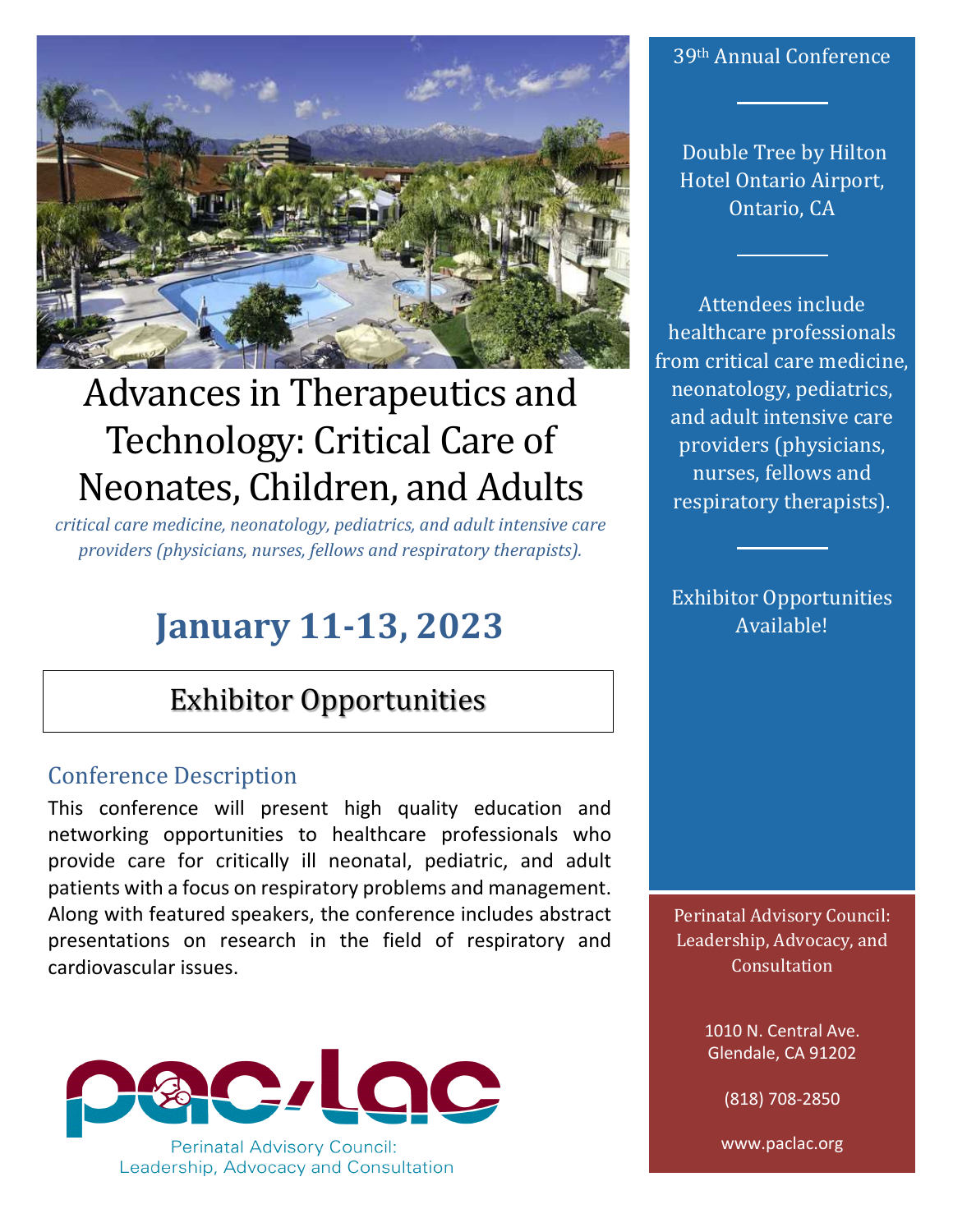*It is with great pleasure that we invite your company to consider sponsorship opportunities at the 39th Annual Conference on Advances in the Care of Critically Ill Neonates, Children, and Adults January 11-13, 2023 at Ontario, CA.* 

## Who Attends the High-Frequency Ventilation Conference?

As a conference exhibitor at this year's event, your organization will have a unique opportunity to present information about its products and services to a diverse group of **healthcare professionals**. In recent years, our conference participants included healthcare professionals from critical care medicine, neonatology, pediatrics, and adult intensive care providers (physicians, nurses, fellows and respiratory therapists). These individuals are leaders and decisionmakers from both public and private sector institutions throughout the **United States, Canada and Europe**.

### Exhibitor Benefits

- The opportunity to promote your brand and to maintain a high profile among key influencers and decision-makers before, during and after the event.
- Align your company with this powerful educational experience that demonstrates your commitment to professional development and leadership in perinatal health.
- Direct contact with an audience that has influence in a broader community of perinatal health stakeholders.
- The ability to maintain key relationships with maternal and neonatal health care leaders.